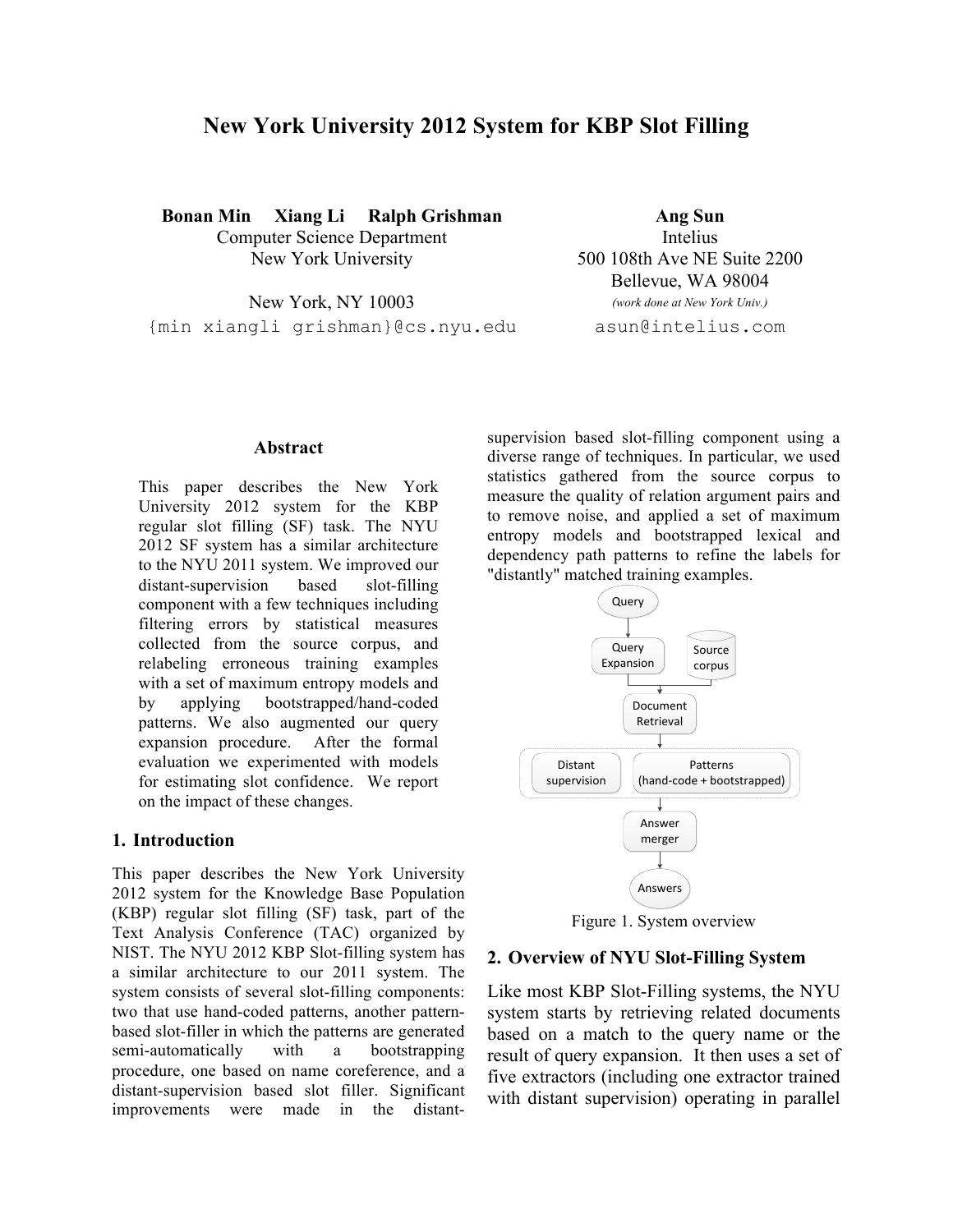

(a) Overview of distant-supervision component (b) zoom-in view of the label refinement procedure

Figure 2. Overview of NYU 2012 KBP slot filling component trained with distant supervision. a) shows the overview of distant-supervision based slot filling component, b) shows the label refinement subcomponent, in particular the various techniques and how they interplay.

on the retrieved documents to extract fillers. The result is a set of *intermediate* slot fills, potentially highly redundant. Finally the system uses a combiner to validate answers and remove duplicates. Figure 1 shows a highly simplified architecture of the NYU KBP slot filling system. We refer the readers to our 2011 and 2010 system papers for more details (Sun et al., 2011; Grishman and Min, 2010).

The major changes in the NYU system for 2012 involved improvements in distant supervision (described in section 3) and in query expansion (described in section 4). A small change was made to add a regular expression for Government titles, such as "Acting Deputy Assistant Secretary of State". A component for finding organization names in context was removed; it had contributed negatively to our 2011 performance, and we didn't forgive it for that transgression. An ablation study of the contribution of the remaining components is given in section 5.

Other minor changes were needed to track character offsets for fills and to report a confidence for each fill. For the formal runs, the confidence was simply the average precision on the 2011 evaluation of the extraction component which was responsible for the slot fill. Subsequent to the 2012 formal evaluation we began work on a more elaborate estimate of confidence; this is described in section 6.

## **3. Improved Distant Supervision**

The largest changes in the NYU 2012 system over the 2011 system are in the distant-supervisionbased slot-filling component. In this section, we first briefly review our distant-supervision-based slot filling component, and then describe the improvements in the NYU 2012 system. As usual, we refer the reader for any missing details of our slot-filling component to our 2011 system description paper (Sun et al, 2011).

## **3.1.Distant Supervision**

The overall architecture is the same as the architecture of the NYU 2011 system, except that the label refinement procedure is replaced with a new subsystem which applies a diverse range of techniques for the refinement. The overall architecture is shown in the Figure 2(a).

**Training:** Following the NYU 2011 system, the training procedure uses Freebase as the training source and the KBP source corpus as the unlabeled corpus for distant supervision. The same mapping table from Freebase to KBP slots is reused this year. An offline training procedure processes all documents in the source corpus, enumerates all entity pairs that appear in the same sentence, and extracts them with their reference sentences as candidate relation mentions. A separate offline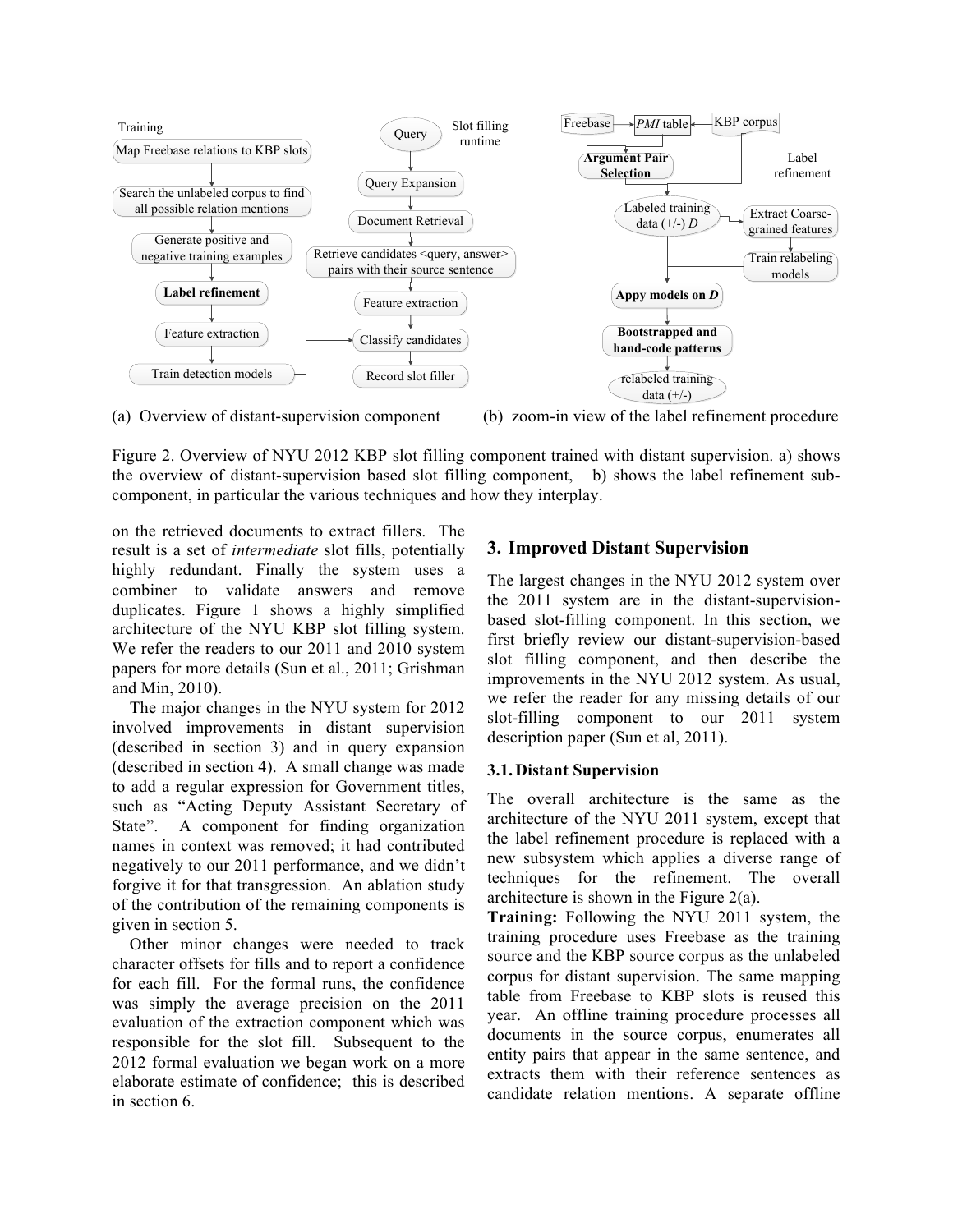procedure runs the Stanford parser<sup>1</sup> over the entire corpus to generate analyzed documents which contain part-of-speech tags, dependency parses, etc. These are used later on for extracting features.

 The key step for distant supervision (Mintz et al. 2009, Surdeanu et al. 2011) is to automatically label its training data using the training source (Freebase). We label a relation mention as positive if its argument pair appears in the related tables from Freebase, and we label the relation mention as negative if its argument pair  $\langle i, j \rangle$  doesn't appear in Freebase but some  $\langle i', j \rangle$  or  $\langle i, j' \rangle$ appears in Freebase and  $i' \neq i$  and  $j' \neq j$ .

 After generating labeled examples, each example is represented with a diverse set of lexical, syntactic and semantic features (a detailed description and examples of features are in the NYU 2011 KBP system paper), and then a set of maximum entropy classifiers are trained and used as relation detection models. Because the distant labeling process generates an extremely unbalanced class distribution, we follow our last year's practice: training a multi-class maximum entropy model for each pair of entity types, and down sampling the *OTHER* class to the same size as the positive class.

**Slot Filling runtime:** During test time, the main NYU slot filling system reads in the queries, performs query expansion based on resources mined from Wikipedia redirect text, and then calls an IR engine (Lucene) to retrieve related documents, followed by deep linguistic analysis of the document using the NYU Jet system<sup>2</sup> (part-ofspeech tagging, chunking, name tagging, coreference resolution, etc.). After these steps, a set of *<query, candidate>* pairs are passed to the distant filler along with the supporting sentences. Distant filler then performs feature extraction (using the same feature space as used at training time), and then classifies *<query, candidate>* pairs with the model trained offline. Candidates that are classified as correct are emitted as an answer and sent back to the main NYU system for post processing.

**Problems with Distant Supervision:** The heuristic labeling process of distant supervision generates noisy class labels which will hurt performance. This is particularly true when matching Freebase to a corpus consisting largely of news (Riedel et al. 2010 reported a 31% error rate when mapping Freebase to a New York Times corpus). There are two types of errors. First, a relation mention whose argument pair bears a certain relation (according to Freebase) doesn't necessarily express the relation in its local context. For example, there is no *org:founded\_by* relation expressed between the argument pair *Bill Gates* and *Microsoft* in the sentence *Bill Gates has declared war on Microsoft's insecure software.* However, it is labeled as positive when consulting Freebase. Second, because Freebase is highly incomplete, the labeling process labels lots of relation mentions as negative when in fact there is contextual evidence that a relation exists between the pair of arguments. We will call the two types of errors *false positive matches* and *false negative matches* in the rest of the paper.

**Label Refinement**: Since the labeling process is known to generate *false positive matches* and *false negative matches*, the NYU 2011 system uses a few rules that correct the label of an example to the most frequent class its dependency path is associated with in the corpus (a more accurate and detailed description can be found in our system paper from last year). This year, we have improved it by applying a diverse range of techniques. In particular, we used statistics gathered from the source corpus to measure the corpus-dependent relatedness of KB entries (relation argument pairs) and to remove noise, applied a set of coarsegrained maximum entropy models, trained on the examples generated by distant supervision, to relabel the noisy training instances, and used bootstrapped lexical/ dependency path patterns and hand coded patterns to refine the labels for "distantly" matched training examples.

In the following subsections, we describe a few improvements to refine the training data for our distant-supervision-based component. Figure 2(b) shows the specific refinement procedures and their relations in the system.

#### **3.2.Pair Selection**

Freebase tables are not perfect. For example, *<Linda, British>* appears as an argument pair for *per:origin*. A common English first name such as *Linda* is ambiguous in terms of referring to a

 $\frac{1}{2}$  http://nlp.stanford.edu/software/lex-parser.shtml<br> $\frac{2}{2}$  http://cs.nyu.edu/grishman/jet/license.html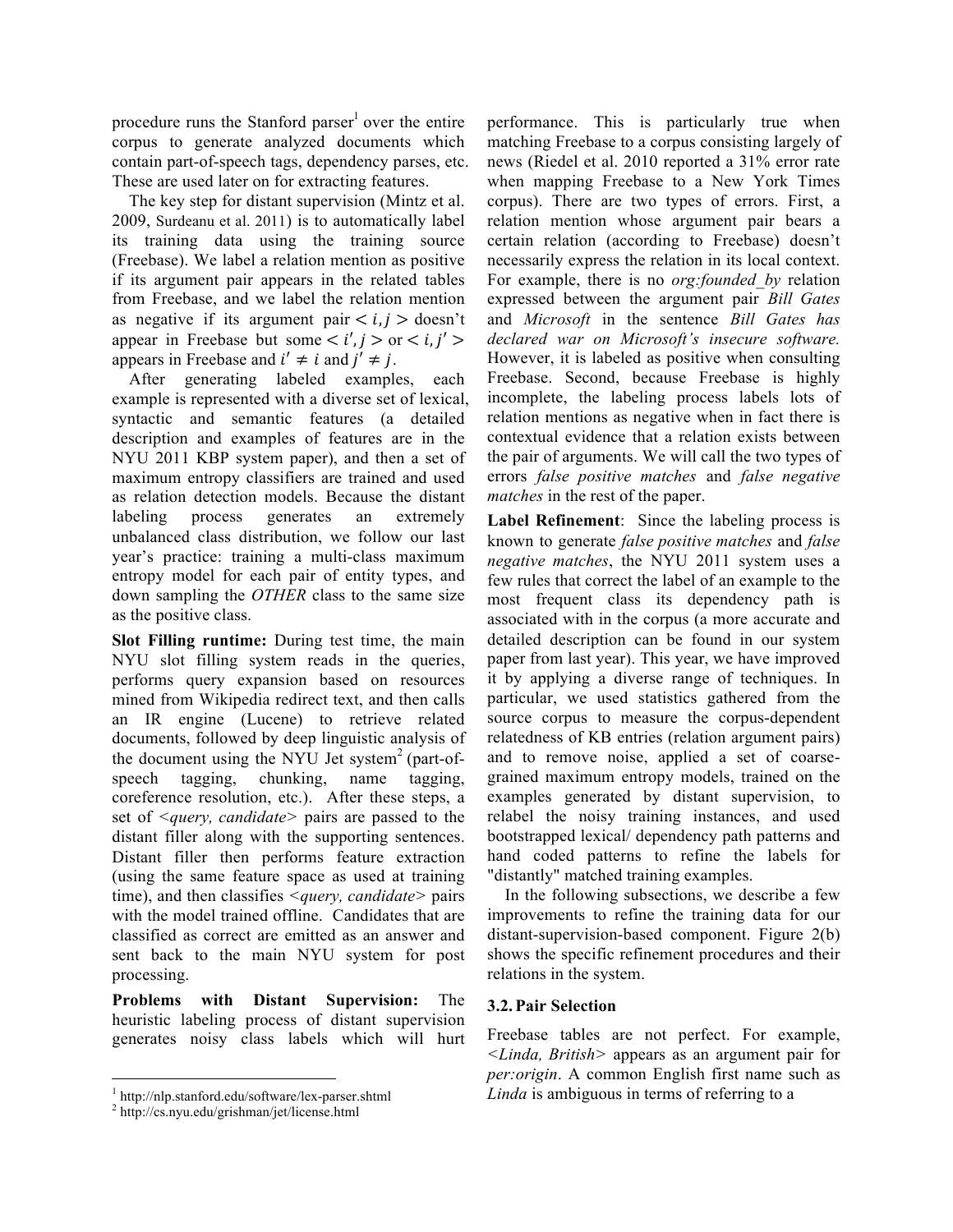| Feature name | Feature value       | description                                          |
|--------------|---------------------|------------------------------------------------------|
| ETwDpath     | E21-E ORGANIZATION- | Conjunction of 1) order of argument, 2) entity types |
|              | poss-E PERSON       | of arguments and 3) the dependence path in between   |
| ETwTpath     | E21-E ORGANIZATION- | Conjunction of 1) argument order, 2) entity types of |
|              | 's-E PERSON         | arguments and 3) the lexical sequence in between     |

Table 1. Features used in the coarse grained models for example *<Bill Gates, Microsoft>* as in the sentence *Microsoft's Bill Gates*.

specific entity and is prone to causing *false positive matches*. Moreover, there is a gap between the sources of supervision (e.g., the tables in Freebase) and the reference corpus. It is not clear whether a pair of entities that bears a specific relation expresses that relation when the entities co-occur in a sentence in the source corpus.

We hypothesize that if a pair of entities co-occur more frequently in the same sentence (and cooccur less frequently with other entities), they are more likely to be correlated, thus bearing a relation in this corpus. We define sentence-level Pointwise Mutual Information (PMI) as follows:

$$
pmi_{sent} = log \frac{C_{e_1e_2} \times N}{\sum_{i=1}^{m} C_{e_1e_i} \times \sum_{j=1}^{m} C_{e_je_2}}
$$

in which *m* is the total number of entities, *N* is the total number of pairs of entities that appear in the same sentence, and  $C_{e_1e_2}$  is the count of cooccurrences (in the same sentence) of a pair of entities  $e_1$  and  $e_2$ .

Sentence-level PMI for each pair of entities in the training source (Freebase) is calculated based on the source corpus, and then is used to remove  $KB$  entries for which  $pm_{sent}$  is less than a threshold. This gives a statistical measure of the extent a pair of entities in Freebase tables is related to each other. Despite its simplicity, we observe that it assigns *<Linda, British>* a score of -3.18, much less than the 13.3 assigned to another *per:origin* instance *< Guujaaw, Haida>.*

In practice this filter should be used conservatively since otherwise it removes too many entries from the training source. We use  $pm_{sent} = 1.0$  as the threshold and removed around 10% of the training examples. On the 2011 assessment queries, we observe improvements in both precision (from 20.1% to 22.1%) and recall (from12.6% to 13%), with a 0.9 point (from 15.5% to 16.4%) overall improvement in end-to-end F1.

#### **3.3.Coarse-grained models for refinement**

The second addition to the label refinement

pipeline is the use of a set of statistical models instead of a few rules for label refinement. The 2011 NYU distant-supervision-based component relabels training examples to the most frequent type (if not the same) that their dependency-path patterns express in the automatically generated training dataset. We generalize the idea by first training a set of coarse-grained maximum entropy models on the automatically generated training dataset, then using it to relabel these automaticallygenerated examples. The high-level intuition is that, by leveraging the data redundancy, the procedure appropriately weights features by their likelihood of appearing in relation instances for a particular relations, and in turn, these feature weights helps us to decide which instances are more likely to express the target relation. This procedure is able to correct both *false positives matches* and *false negatives matches*. The final distant-supervision-based relation detection model is trained with the new training set. Two types of features are used in the coarse-grained models: the entity type pair in conjunction with the dependency path between the 2 arguments and the order of arguments, and the entity type pair in conjunction with the lexical path in between and the order of arguments. An example of the features is shown in table 1.

 We implemented this approach for relabeling training examples and tested it with 2011 data. Since this training/testing process makes use of the same data set which has a class imbalance problem, we trained a multi-class coarse-grained model for each pair of argument entity types and downsampled the *OTHER* class to be the same size as the rest combined, following the main distantlearning training/testing scheme. The model-based relabeling technique significantly improves performance over the baseline model (the end-toend performance of the distant-supervision-based slot filler alone on 2011 assessment data has increased from 15.5% F1 to 22.3% F1). Using this refinement scheme alone also outperforms the refinement rules used in our 2011 system (F1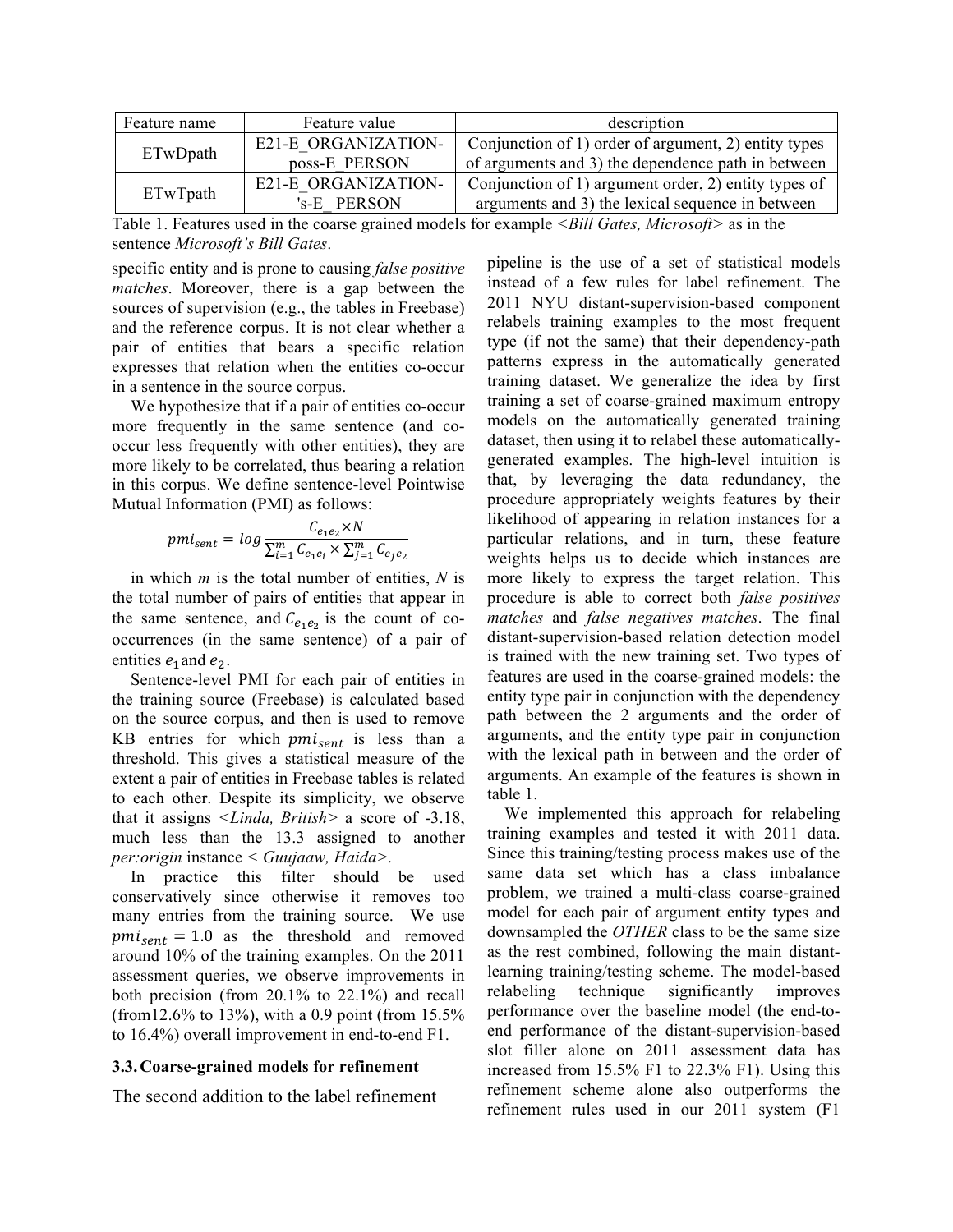increases from 20.7% to 22.3%). Table 2 shows the results when varying the threshold on the coarse-grained models for refinement. It shows that when the threshold is lowered, it correct more examples (by default the labels of other instances are kept unchanged), resulting in significant improvements in both precision and recall.



Table 2. Performance of distant-supervision based slot filling component with different threshold when applying the coarse-grained model for label refinement. "anydoc" $3$  is turned on in the scorer.

#### **3.4.Patterns for refinement**

The third change is that we seek ways to better combine the several slot-filling components instead of just merging the answers they emit. Specifically, we apply the bootstrapped and handcoded patterns to correct the labels for "distantly" labeled examples that are used as the training source for the distant-supervision-based slot-filling component. This is based on the fact that our pattern-based slot-filling component has a higher precision than the distant-supervision based slotfilling component. Specifically, we correct the labels of the "distantly" generated examples that match a pattern generated by the bootstrapping procedure to the type associated with the pattern. The bootstrapped patterns correct around 30k labels while the hand-coded rules correct around 1 million labels. Overall, it improves overall Fmeasure around 4% compared to the baseline model (R/P/F1 improved from 12.6/20.2/15.5 to 17.2/25.6/20.6).

#### **3.5.Other changes**

**Merge and re-divide similar slots.** Observing that the 2 slots *per:employee\_of* and *per:member\_of* are very similar in their meanings, we treat them as the same class during the training and testing phase of distant learning, and we redivide them using a dictionary at the answer merging/validation phase.

To summarize the changes and see their relative improvements in the distant supervision component over our 2011 system, we did separate experiments with each change and listed the results in Table 3.

|                    | Precision | Recall | F <sub>1</sub> |
|--------------------|-----------|--------|----------------|
| Baseline (BL)      | 20.2      | 12.6   | 15.5           |
| BL+model           | 26.5      | 19.3   | 22.3           |
| BL+PMI filter      | 22.1      | 13     | 16.4           |
| BL+patterns        | 25.6      | 17.2   | 20.6           |
| $BL + all$         | 31.2      | 18.7   | 23.4           |
| <b>NYU 2011 DS</b> | 34.6      | 14 8   | 20.7           |

Table 3. The performance with each improvement over baseline distant supervision. **BL** is the naïve distant supervision with only undersampling on the *OTHER* class. **BL+model** uses the coarse-grained model for relabeling training examples. **BL+PMI filter** uses PMI to filter pairs and **BL+patterns** uses bootstrapped and hand-coded patterns for refinement. **BL+all** uses all three techniques (illustrated in figure 2b). We also compare them to our distant supervision based filler last year (**NYU 2011 DS**). "Anydoc" is turned on in the scorer.

Table 3 shows that the model-based refinement scheme improves the performance the most, followed by the pattern-based approach, and then the filtering approach based on PMI. All three approaches have a positive impact on the performance. The final combined distantsupervision-based slot-filling component has a F1 score of 23.4, outperforming the component in our 2011 system by 2.7 F1 score.

#### **4. Query Expansion**

Usually, it is not sufficient to retrieve all the documents related to the query by only using an exact match to the query's name string. Hence, we have implemented several ways to expand the query names, which can help improve the recall of our slot filling system. Moreover, if these expanded query names

 <sup>3</sup> *anydoc* is a feature of the scorer which accepts a slot fill in the system response as correct, regardless of the document cited in support of the fill, so long as the assessment file (key) marks this fill as correct for some document.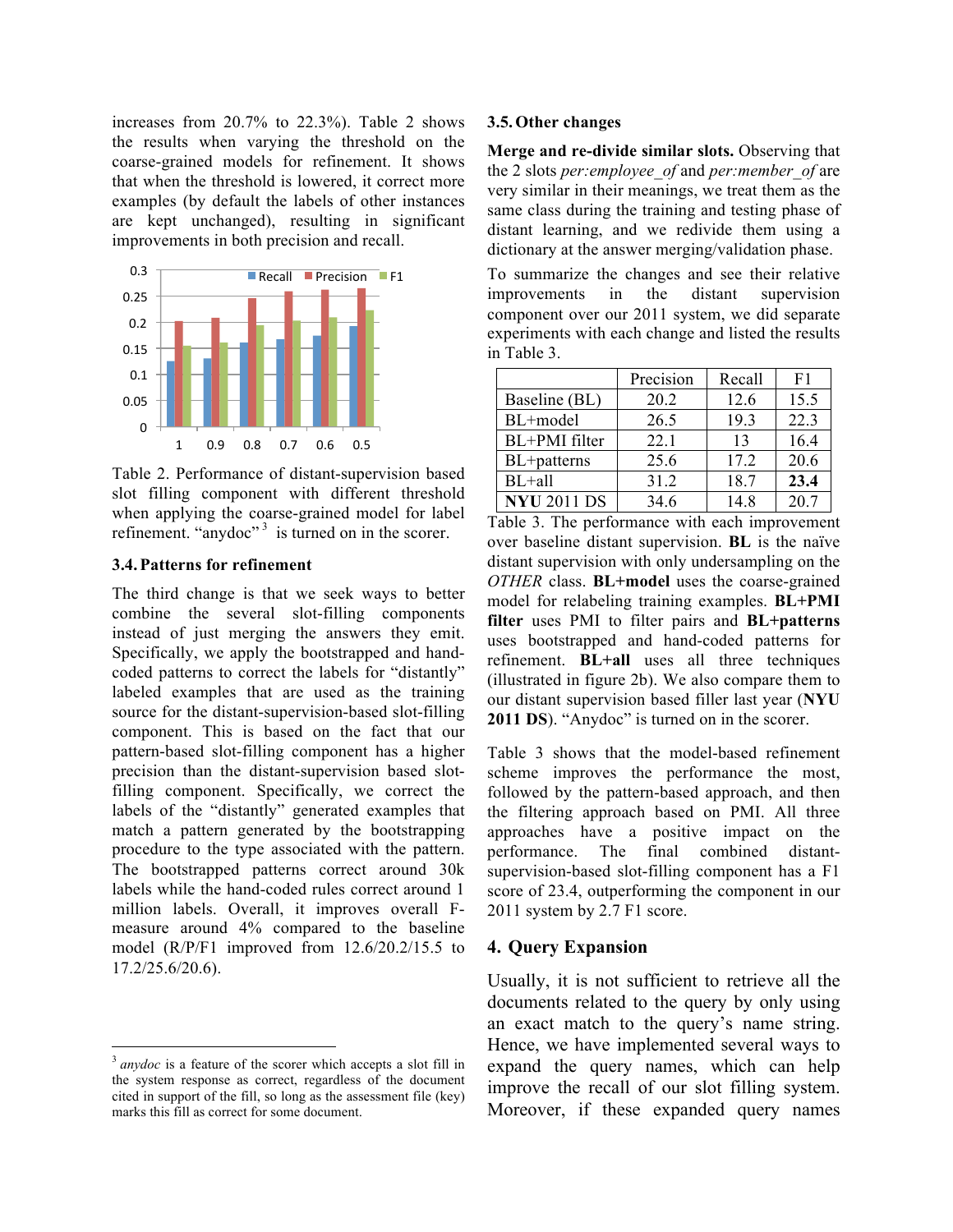have been validated in the corpus, they can be directly reported as the responses for the *per:alternate\_names* slot or *org:alternate\_names* slot. A query name can be expanded in the following ways:

- 1. If the query is an organization, the company suffixes can be dropped. For example, "*Patterson-UTI Drilling*" is considered as an alternate form of the query name "*Patterson-UTI Drilling Co.*";
- 2. If the query is a person with a middle initial, generate an alternate form by eliminating its middle initial(s);
- 3. A redirect dictionary similar to the one in Chen et al. (2010) has been generated from the Wikipedia database. Wikipedia uses the redirect links to indicate the target pages that refer to the same entity. The redirects for a query are used as the expanded query names, which may provide several name variations, nicknames, acronyms, full name, or alternate names for a query name. For instance, the redirects "*Parren James Mitchell*" and "*Parren J. Mitchell*" are expanded query names for the person query name "*Parren Mitchell*"; the expanded names for the organization query name "Asian Development Bank" are "AsDB" and "Asia Development Bank" from this redirect dictionary.

From the following table, we can observe that our strategies for query expansion have helped improve the recall score of our SF system by around 4%; the F1 score also increased by around 4%, mainly benefiting from the recall enhancement. Steps 1 and 2 were included in prior NYU systems; step 3 was added this year.

|                        | Precision  | Recall | F1     |
|------------------------|------------|--------|--------|
| NYU1 w/o               | 42.6(46.6) | 18.0   | 25.3   |
| ОE                     |            | (19.7) | (27.7) |
| NYU1                   | 43.1(46.5) | 18.5   | 25.8   |
| $(\text{step } 1+2)$   |            | (20.0) | (27.9) |
| NYU1                   | 45.0(47.0) | 22.0   | 29.6   |
| $(\text{step } 1+2+3)$ |            | (23.0) | (30.9) |

Table 4. Effect of query expansion (QE). The numbers in parentheses are the scores with "anydoc" turned on.

## **5. Results**

NYU submitted 2 runs: one (NYU1) with the distant supervision models trained with the enlarged 2012 source corpus and refinement schemes and the other (NYU2) with the model trained last year. The official performance is shown in the first two rows of the following table. The overall F1 for the two runs is essentially equivalent. In terms of component level performance, the DS model we used this year outperforms the 2011 DS model.

|         | Precision   | Recall   | F1         |
|---------|-------------|----------|------------|
| NYU1    | 45          | 22       | 29.6       |
| NYU2    | 48.9        | 21.2     | 29.6       |
| NYU1 DS | 33.3 (41.7) | 6.9(8.6) | 11.5(14.4) |
| NYU2 DS | 40.4(50.8)  | 4.7(6)   | 8.5(10.7)  |

Table 5. Official results of NYU runs. The NYU1 DS and NYU2 DS are the performance with the distant-supervision-based slot filler alone. The numbers in parentheses are the scores with "*anydoc*" turned on.

To understand the impact of different components, we did an ablation study on the components, running/removing the components one at a time, and show the scores in Table 6. It shows that all of our components have a positive impact on the final performance, with local patterns and distant supervision being the highest performing components. Each of these two components alone has a performance exceeding the median score of all submissions.

## **6. Confidence Estimation**

## **6.1.Introduction**

One fundamental problem for Information Extraction systems, including slot filling, is evaluating the probability that the extracted information is correct. Many current KBP SF systems, including our own, consist of several independent extraction pipelines. The system combines the responses from each pipeline. If a confidence value can be associated with each response, it can help re-rank/combine the responses. For this purpose, we require comparable confidence values from disparate machine learning models or different slot filling strategies. We have employed a simple but effective confidence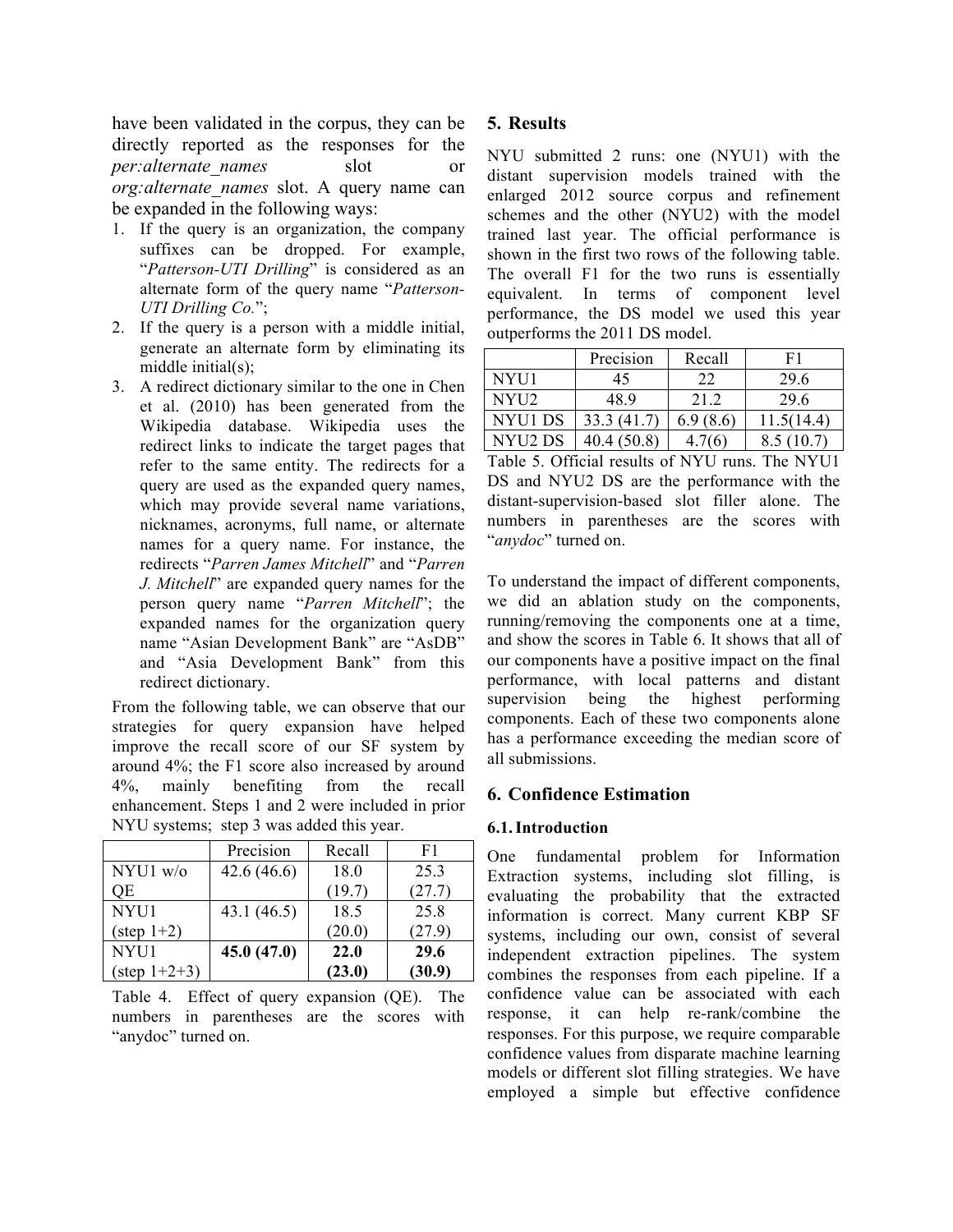| Scoring using only module |        |      | Scoring excluding module |        |      |
|---------------------------|--------|------|--------------------------|--------|------|
| Precision                 | Recall | F1   | Precision                | Recall | F1   |
| 33.3                      | 6.9    | 11.5 | 50                       | 18.2   | 26.7 |
| 38.8                      | 2.6    | 4.8  | 46.5                     | 20.2   | 28.2 |
| 47.36                     | 9.3    | 15.6 | 43.6                     | 16.8   | 24.2 |
| 59.2                      | 4.6    | 8.5  | 43.8                     | 20     | 28   |
| 54.8                      | 3.7    | 6.9  | 43.1                     | 19.9   | 27.2 |
| 55.7                      | 2.2    | 4.2  | 44.4                     | 20.5   | 28   |
|                           |        |      |                          |        |      |

Table 6. Ablation study on NYU1

estimation model to solve this challenge. This model can incorporate the local features, pipeline features and global features to approximate the confidence value for each response under a consistent and uniform standard.

## **6.2.Framework**

This confidence estimation model mainly applies the following three general categories of features. Then it trains a Maximum Entropy model using these features and assigns the probability of the response being correct as the confidence value for that response. Three general categories of features are used:

(1) Local Features: checks whether the supporting sentence contains both Query and Answer and also generates the dependency parse path related features;

(2) Pipeline Features: indicates how well each pipeline, which provides the response, performed previously;

(3) Global Features: detects how closely the Query and Answer are correlated in the global context.

Each specific feature in the above categories is listed in Table 7.

| Feature<br>Category         | Feature                    | <b>Description</b>                                                                   |  |
|-----------------------------|----------------------------|--------------------------------------------------------------------------------------|--|
|                             | support sent contain Q A   | Checks whether S contains both original Q and $\mathcal{A}$ ;                        |  |
| Local                       | support sent contain ExQ A | Checks whether S contains both co-referred Q or expanded Q and $\mathcal{A}$ ;       |  |
| <b>Features</b>             | shortest dpath length Q A  | The length of shortest dependency parse path between $Q$ and $\overline{A}$ in $S$ ; |  |
|                             | shortest dpath Q A         | The shortest dependency parse path between $Q$ and $\overline{A}$ in $S$ ;           |  |
| Pipeline<br><b>Features</b> | slot name                  | The slot name;                                                                       |  |
|                             | pipeline_name              | The name of pipeline which generates $\mathcal{A}$ ;                                 |  |
|                             | pipeline_precision         | The precision of the pipeline which generates $\mathcal{A}$ ;                        |  |
| Global<br><b>Features</b>   | query_retrieve_doc_num     | The number of documents retrieved by $Q_{y}$                                         |  |
|                             | answer retrieve doc num    | The number of documents retrieved by $\mathcal{A}$ ;                                 |  |
|                             | co-occurrence_doc_num      | The number of documents retrieved by the co-occurrences of $Q$ and $\mathcal{A}$ ;   |  |
|                             | cond prob answer givenQ    | The conditional probability of $\mathcal A$ given $\mathcal Q$ ,                     |  |
|                             | cond prob query givenA     | The conditional probability of $Q$ given $\mathcal{A}$ ;                             |  |
|                             | point-wise_mutual_info     | The Point-wise Mutual Information (PMI) of $Q$ and $\mathcal{A}$ ;                   |  |

Table 7. Features of Confidence Estimation Model

(Notation: *Q* -- query; *A* -- answer candidate; *<sup>S</sup>* -- supporting sentence)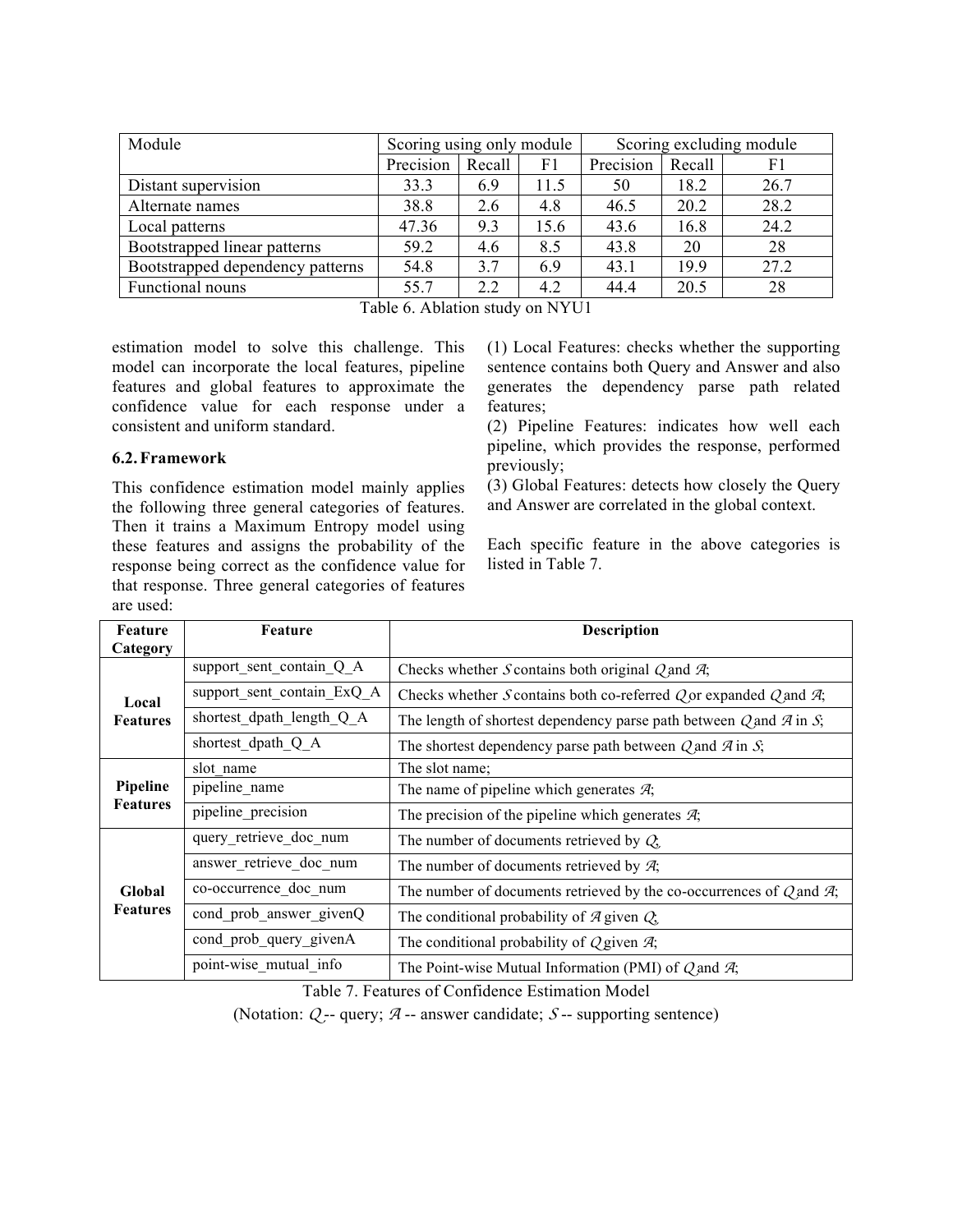#### **6.3.Experiment**

To evaluate the reliability of confidence values generated by this model, we used the weighted voting method to investigate the relationship between the confidence values and the performance in Precision $(P)$  / Recall $(R)$  / Fmeasure(F) scores. We trained this confidence estimation model using one year's SF evaluation data, and then applied the model to estimate the confidence values for all intermediate responses generated for another year's data.

**Baseline voting system:** Both NYU1 and NYU2 SF systems apply a basic voting system to combine all intermediate responses to generate the final response submission. This voting system simply counts the number of each response entity, which is a unique response tuple in the form <Query\_ID, Slot Name, Response Fill>, reported by all pipelines. For a single-valued slot of a query, the response with the highest count is returned as the final response fill. For the list-valued slots, all the intermediate responses extracted by the pipelines are returned as the final response fills. In this basic voting system, each response contributes equally.

**Weighted voting system:** Weighted voting is a voting system based on the idea that not all the voters contribute equally. Instead, voters have different weights concerning the outcome of an election. In our experiment, voters are all of intermediate responses generated by all pipelines, and the voters' weights are the confidence values of those responses. We also set a threshold *t* in this weighted voting system, where those intermediate responses with confidence values that are lower than *t* would be eliminated. For each response entity, this weighted voting system simply sums all the weights (confidences) of the intermediate responses that support this response entity as the weights of this response entity. Then for a singlevalued slot of a query, it returns the response with the highest weights as the final response fill, while it returns all the responses as the final response fills for the list-valued slots. The maximum confidence of supporting intermediate responses is used as the final confidence for the slot fill.

#### **6.4.Results**

We first trained a confidence model on KBP2010 SF evaluation data and generated confidence values for each intermediate response on KBP2011 SF evaluation data. The above weighted voting system is applied to combine these intermediate responses with their confidence values. When the threshold *t* was set to 0, we found the scores of this weighted voting system result are 0.310/0.317/ 0.313 in P/R/F, compared to the baseline voting system result 0.296/0.306/0.301. If we varied the threshold *t*, the best result was 0.397/0.288/0.334 in P/R/F, which improved the baseline result by around 3% (absolute) in F-measure.

We then trained the confidence model on the 2011 data and applied it to the 2012 data. When we set confidence threshold *t* to 0, the P/R/F scores of the final responses produced by this weighted voting system are 0.473/0.231/0.311, compared to the P/R/F scores, 0.470/0.230/0.309, of NYU1 on KBP2012 SF data (where "anydoc" was turned on for both cases). Raising the threshold did not yield any further improvement. We believe the main reason for the greater success of this weighted voting system on KBP2011 SF evaluation data than KBP2012 SF evaluation data is a greater similarity between the KBP2010 data and KBP2011 data than between the KBP2011 and KBP2012 data.

Figure 3 summarizes the results of this weighted voting system with different confidence threshold settings. When the confidence threshold is raised, the precision score continuously increases to 1, and the recall score gradually decreases to 0.



Figure 3. Impact of Confidence Threshold Settings